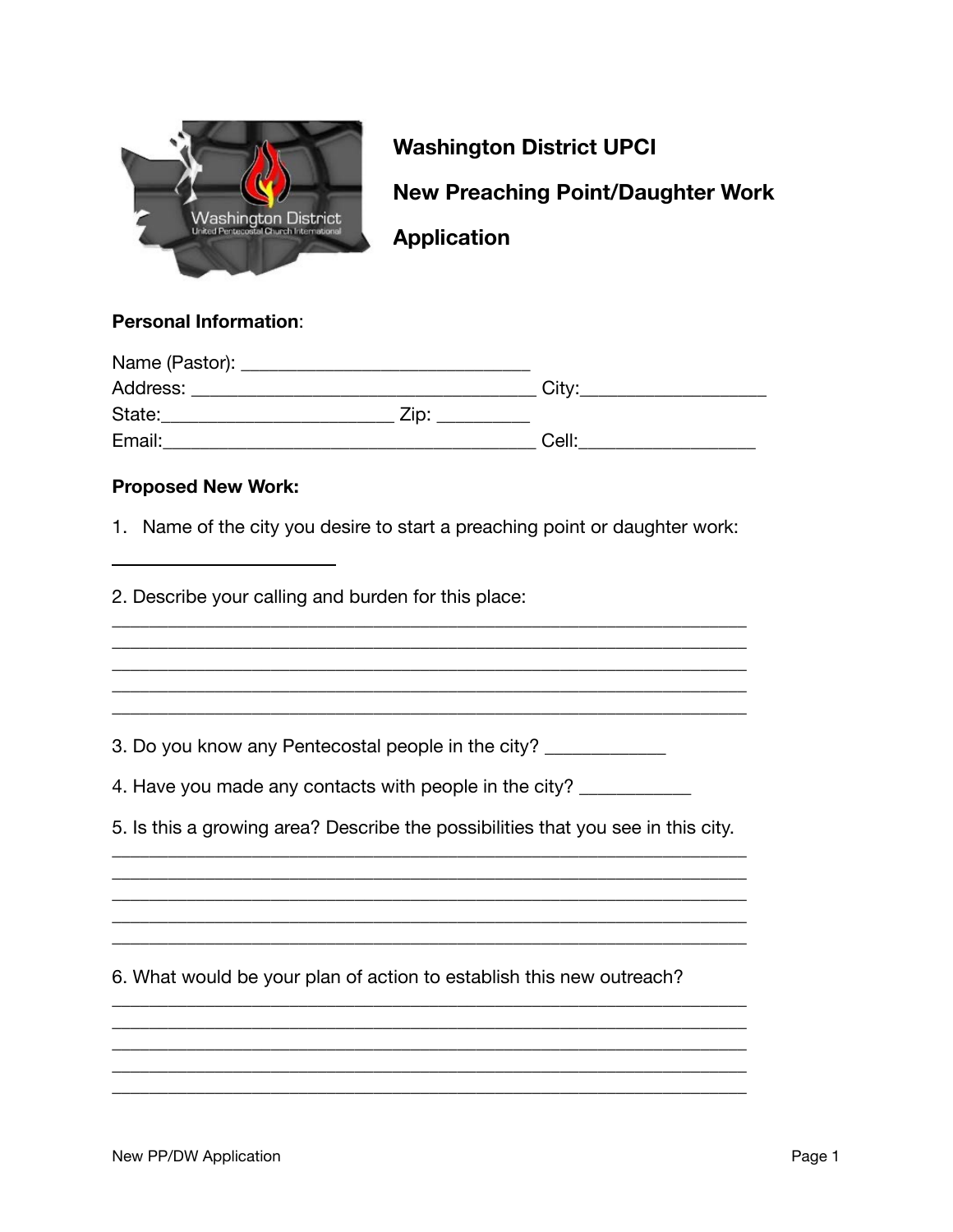7. Have you read and agree to abide by the Washington District by-laws and District NAM Policy? \_\_\_\_\_\_\_\_\_\_\_\_\_\_\_\_\_\_\_\_\_\_\_\_\_\_\_\_\_\_\_\_\_\_\_\_\_\_\_\_\_\_\_\_\_\_\_\_\_\_\_\_\_\_\_

| 8. What UPCI churches are nearest to your target city?                           |                                                                       |
|----------------------------------------------------------------------------------|-----------------------------------------------------------------------|
|                                                                                  |                                                                       |
|                                                                                  |                                                                       |
|                                                                                  |                                                                       |
|                                                                                  |                                                                       |
| 9. Are any of these within the same city as your proposed new outreach? ______   |                                                                       |
| 10. Who will be the leader of this new outreach? _______________________________ |                                                                       |
|                                                                                  | If a daughter work, is this person a licensed minister with the UPCI? |
| 11. What is the proposed name for this work? ___________________________________ |                                                                       |
| 12. If you have secured a meeting location, what is the address?                 |                                                                       |
|                                                                                  |                                                                       |
| 13. Additional comments:                                                         |                                                                       |
|                                                                                  |                                                                       |
|                                                                                  |                                                                       |
|                                                                                  |                                                                       |
|                                                                                  |                                                                       |
|                                                                                  |                                                                       |

\*Please submit completed application to the Sectional Presbyter: